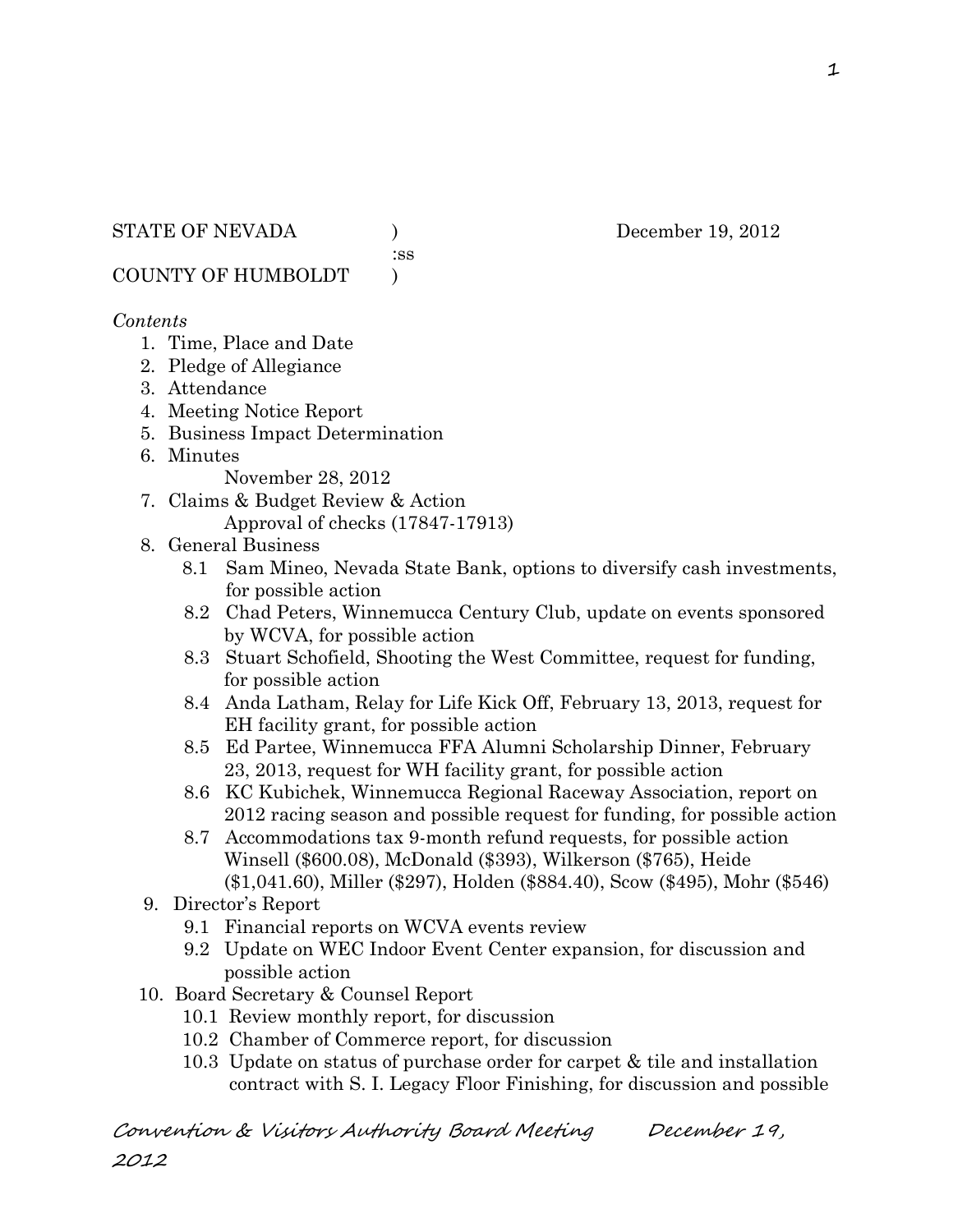action

- 10.4 Update on East Hall Electronic Marquee & Awning Project, review draft bid request forms, for discussion and possible action
- 10.5 Review Counsel's rep letter for 2011-2012 audit, for discussion
- 10.6 Year-end budget matters, for discussion
- 11. Board Administrator
	- 11.1 November Financial reports
	- 11.2 Status of room tax audits, for possible action
- 12. Other Reports
- 13. Next Meeting Date
- 14. Adjournment

#### **MINUTES, DECEMBER 19, 2012**

**1. Time, Place and Date.** The Winnemucca Convention and Visitors Authority met in regular session in full conformity with the law at the Winnemucca Convention Center, West Hall, Winnemucca, Nevada at 4:00 pm on Wednesday, December 19, 2012 with Chairman Terry Boyle presiding.

#### **2. Pledge of Allegiance.**

| <b>3. Attendance.</b> Convention and Visitors Authority Board Officials Present: |                                           |  |
|----------------------------------------------------------------------------------|-------------------------------------------|--|
| Terry Boyle                                                                      | Chairman and Hotel Representative         |  |
| Rodd William Stowell                                                             | Vice Chairman and Business Representative |  |
| Don Stoker                                                                       | Treasurer and Motel Representative        |  |
| Dan Cassinelli                                                                   | County Representative                     |  |
| <b>Bill Macdonald</b>                                                            | Secretary and Counsel                     |  |
| Kendall Swensen                                                                  | Board Administrator                       |  |
| Convention and Visitors Authority Board Officials Absent:                        |                                           |  |
| Jim Billingsley                                                                  | City Representative                       |  |
| <b>Staff Members Present:</b>                                                    |                                           |  |
| Kim Petersen                                                                     | Director                                  |  |
| <b>Shelly Noble</b>                                                              | Administrative Clerk                      |  |
| <b>Staff Members Absent:</b>                                                     |                                           |  |
| None                                                                             |                                           |  |
| <i><b>Others Present:</b></i>                                                    |                                           |  |
| Stuart Schofield                                                                 | Shooting the West Committee               |  |
| Lewis Trout                                                                      | <b>WAAC</b>                               |  |
| Erin Entwistle                                                                   | American Cancer Society                   |  |
| Anda Latham                                                                      | <b>American Cancer Society</b>            |  |
|                                                                                  |                                           |  |

Convention & Visitors Authority Board Meeting December 19, 2012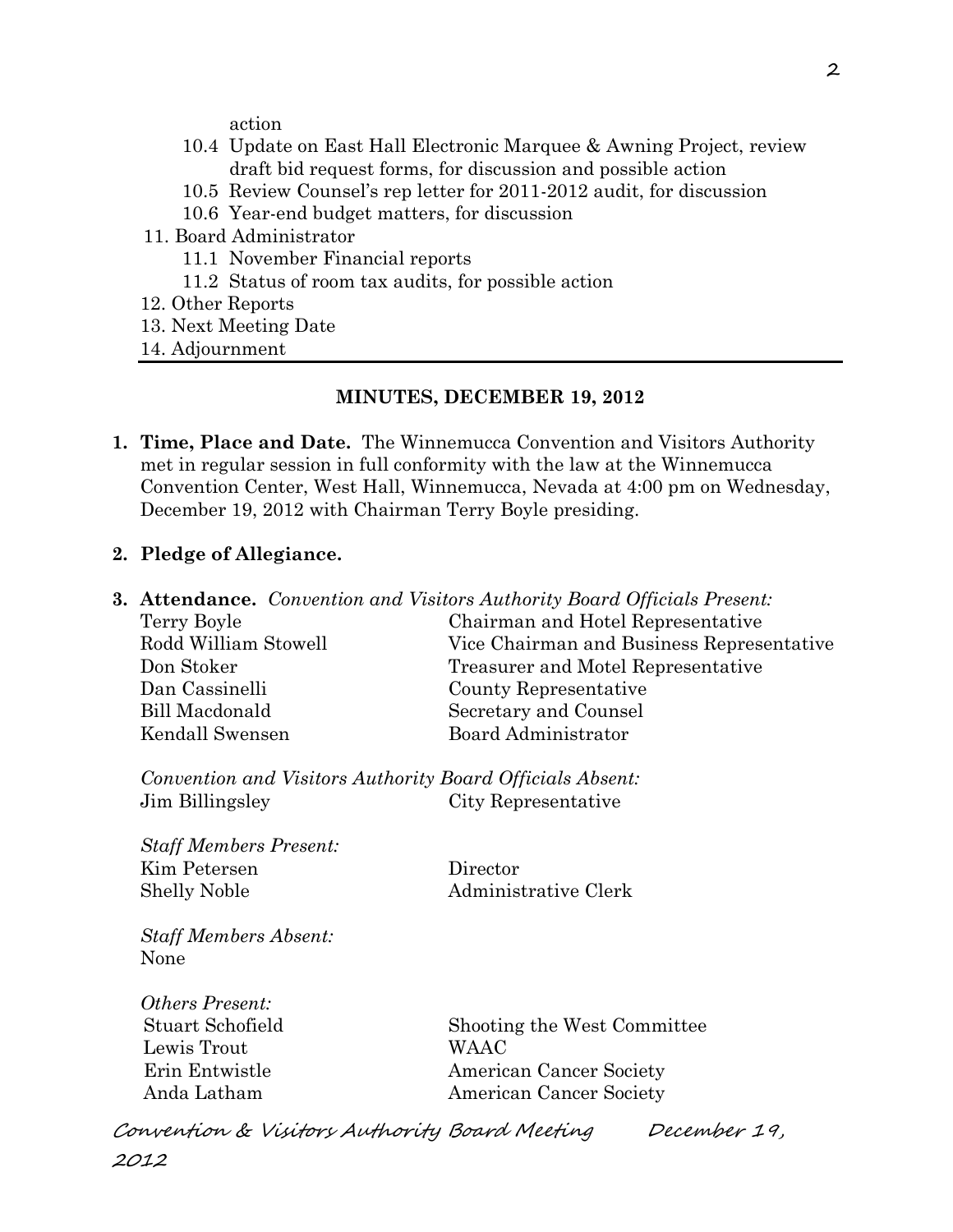| Sam Mineo              | Nevada State Bank     |
|------------------------|-----------------------|
| Jen Partee             | Winnemucca FFA Alumni |
| Ed Partee              | Winnemucca FFA Alumni |
| <b>Brittany Partee</b> | Winnemucca FFA        |
| Cristal Venzor         | Winnemucca FFA        |
| Joyce Sheen            | Humboldt Sun          |
|                        |                       |

#### **4. Meeting Notice Report.**

Chairman Boyle reported that notice, including meeting agenda, was posted by Shelly Noble by 9:00 am Friday, December 14, 2012 at Humboldt County Library, Court House, Post Office, City Hall and Convention Center West Hall. No persons have requested mailed notice during the past six months.

**5. Business Impact Determination.** After review of the December 19, 2012 agenda, *Don Stoker made a motion that no proposed agenda item is likely to impose a direct and significant economic burden on a business or directly restrict formation, operation, or expansion of a business. The motion carried, 3-0. Dan Cassinelli was not present for this vote.*

#### **6. Minutes.**

Prior meeting minutes of November 28, 2012.

*Don Stoker made a motion to accept the minutes of the November 28, 2012 meeting. Motion carried, 3-0. Dan Cassinelli was not present for this vote.* 

**7. Claims.** The following claims were submitted for payment and approved on December 19, 2012:

| <b>BANK ACCOUNT</b> | <b>CHECK NUMBERS</b> | <b>AMOUNT</b> |
|---------------------|----------------------|---------------|
| Nevada State Bank   | 17847-17913          | \$155,432.39  |

*Don Stoker made a motion to approve all claims as submitted. The motion carried, 3-0. Dan Cassinelli was not present for this vote.* 

## **8. General Business.**

## **8.1 Sam Mineo, Nevada State Bank, options to diversify cash investments, for possible action**

Mr. Mineo works in the Wealth Management Division of Nevada State Bank. This division manages funds for clients in eight western states. They are knowledgeable about what is allowed and restricted regarding investment of public funds by Nevada Revised Statutes so will make sure that we are compliant with all statutes. Mr. Mineo presented an example of what his suggestion might be as far as "buckets" of money for daily operations, core

Convention & Visitors Authority Board Meeting December 19, 2012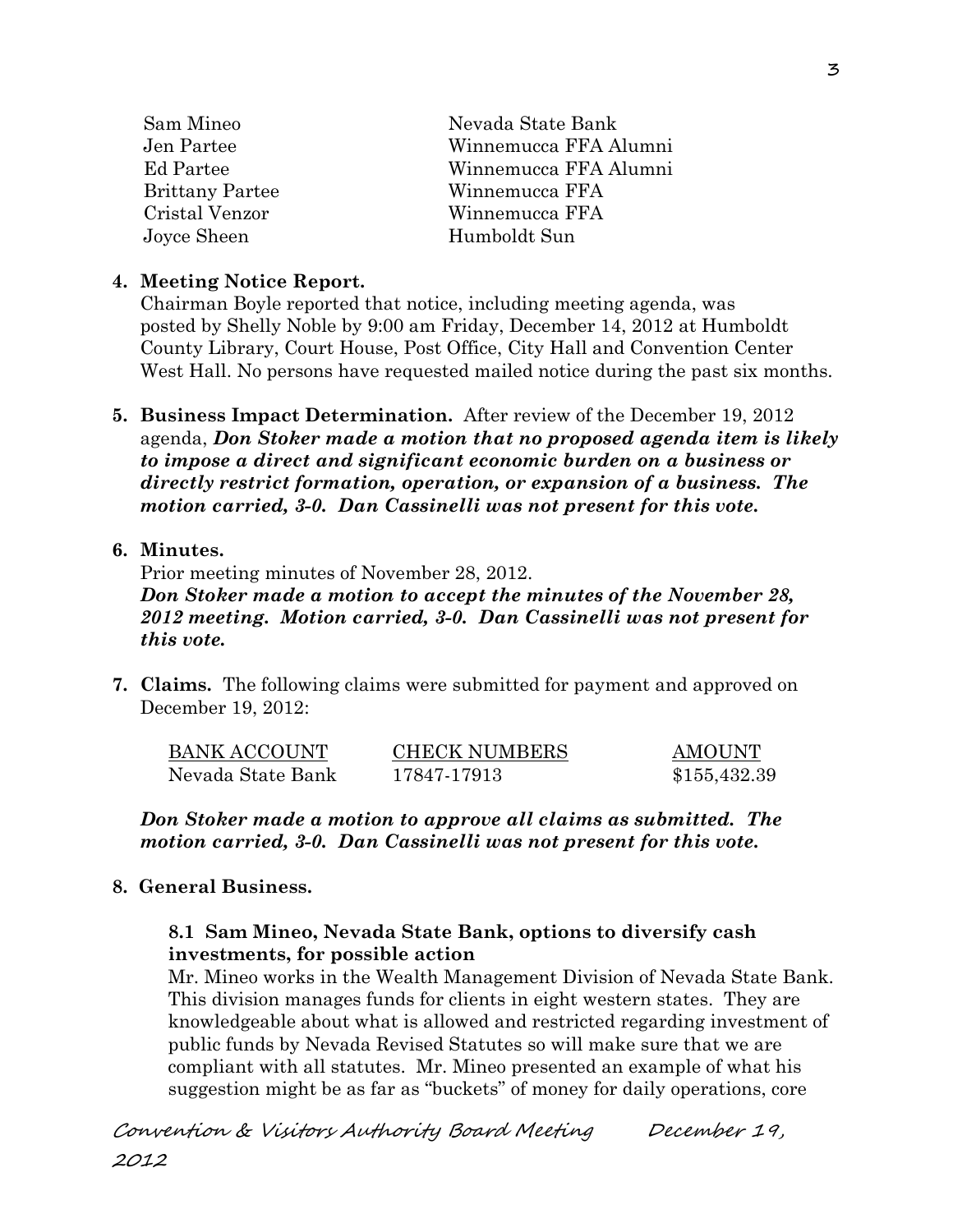cash and portfolio investments. This last category would be funds that would be invested for a period of three months to three years. Currently, in the Nevada Local Government Investment Pool (LGIP), we are earning approximately \$300 per month (\$3,600 annually) on our balance of \$2.2 million. Kendall and Mr. Mineo estimate that we could earn up to \$26,000 annually by moving some of these funds to other, longer-term investments. The fee for managing these funds is estimated at \$3,300 a year. *Rodd William Stowell made a motion authorizing Kendall Swensen to work with Sam Mineo of Nevada State Bank and come up with a cash management plan for the WCVA funds that are currently invested in the Nevada State LGIP. This cash management plan will comply with all Nevada Revised Statutes and be fully collateralized. Kendall will come back to the January 2013 WCVA meeting and present the plan that they devise for board approval. Motion carried, 4-0*

#### **8.2 Chad Peters, Winnemucca Century Club, update on events sponsored by WCVA, for possible action**

In September, Chad came before this board requesting funds to support a Reno Bighorns exhibition game at Lowry High School and also the Lowry Invitational Basketball Tournament, which was held at the Indoor Event Center. This board approved a \$3,000 underwriting for the Big Horns game and a \$3,000 grant for the Lowry Invitational. Both events were well attended by the local community. Century Club showed a profit of approximately \$5,000 after the Bighorns game. Some of these funds were used to purchase shot clocks for the baskets (which will continue to be used at Lowry High School) and also materials for iron work done by Joe Dendary (who donated his labor). Net profit is approximately \$3,000. Winnemucca Inn, Winners and Model T donated rooms for the teams and officials. The Reno Bighorns organization was very impressed by the level of local interest and the enthusiasm the community showed for these teams and is interested in returning next year, possibly bringing in more teams and hosting a 2 or 3 day tournament. Chad would like to request that instead of returning the \$3,000 underwriting, these funds be earmarked for next year's tournament. Kendall stated that since this was an underwriting and there was a profit on the event, Century Club needs to return the funds and then make another request for next year's tournament. That way there will not be any questions on this funding when our annual audit is done. Chad will get a check and return the funds to WCVA. Chad also reported that the Bighorns organization is hosting a "Winnemucca Night" at their game in Reno on March 23, 2013. He brought a stack of passes for us to hand out and hopes that there will be a large number of Winnemuccans in attendance that night to root for the Bighorns.

The Lowry Invitational Basketball Tournament and Lowry High School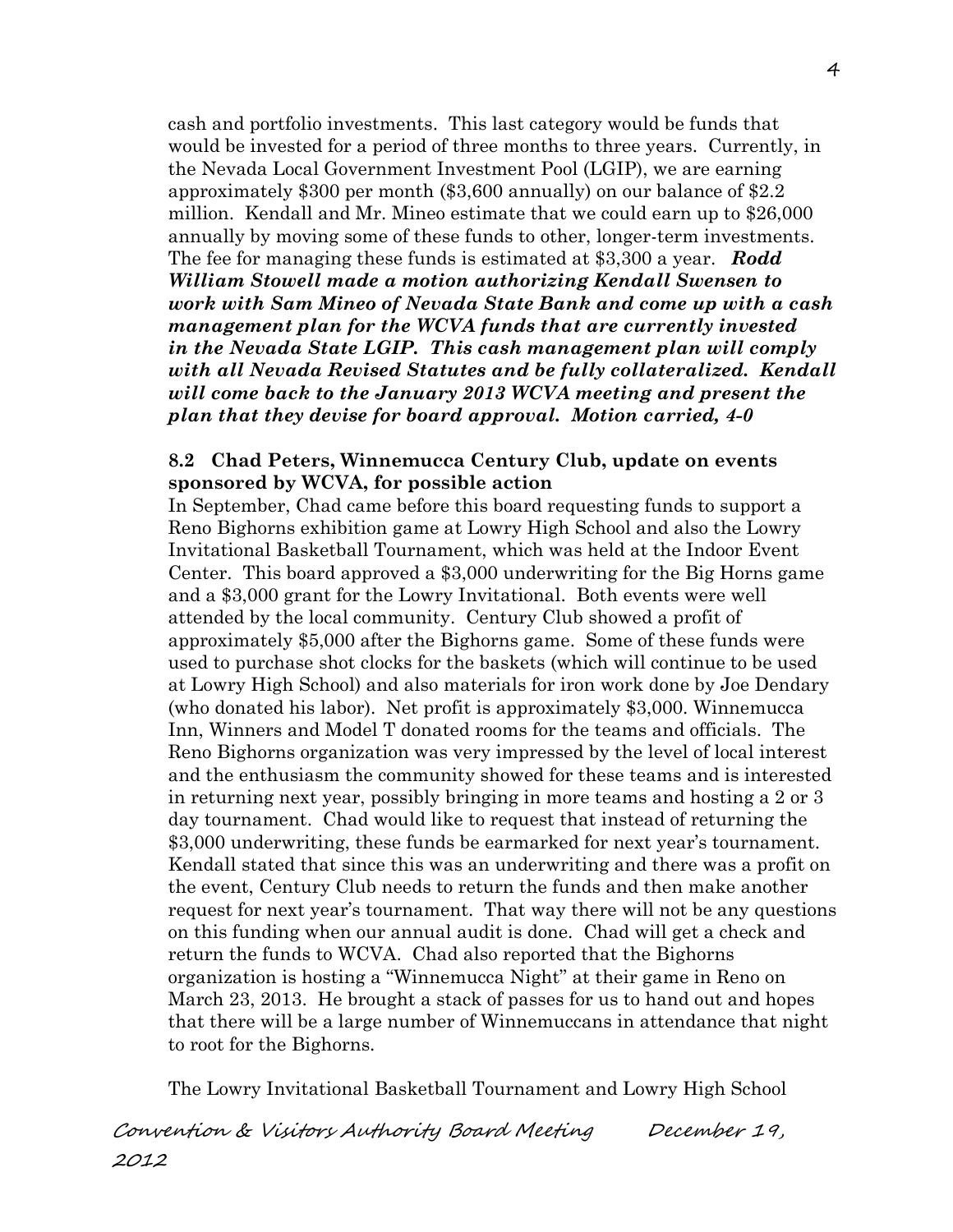hosted 16 girls and boys basketball teams over three days at the Indoor Event Center. Chad commented that there were some spots on the basketball floor that were in need of repair. He was very appreciative of Kim's allowing the Lowry basketball team to continue to practice at the Event Center since the Lowry gym floor is currently being re-finished. Chad also acknowledged that later on tonight's agenda the EC expansion project would be discussed and asked, if possible, there could be an area included that could be used for locker rooms during these tournaments. It doesn't have to be anything more than two rooms each with 15-20 chairs, a white board and a lock on the door so that teams can leave their gear and personal items secured during games.

#### **8.3 Stuart Schofield, Shooting the West Committee, request for funding, for possible action**

Stuart started his discussion by acknowledging that STW has not returned their 2012 underwriting funds. This is due to one of the local motels (which changed management after the commitment was made last year) not honoring their room commitment during the 2012 event. STW had to buy rooms they thought were going to be donated. Kendall noted a discrepancy on the paperwork submitted by STW for 2013 funding. Depending on which set of numbers you look at, there may or may not have been a profit for the 2012 photography symposium. If there is no profit, the underwriting does not need to be returned to WCVA. For 2013, STW is asking for an increase in funding to \$20,000 (\$5,000 underwriting, \$15,000 grant) plus the \$7,000 facility grant. This additional \$5,000 would be used to pay for motel rooms. WCVA board members expressed concern that this committee had made statements in the past that they would be self-funded by this time and now they are requesting additional funds for an event that does not generate enough room nights to warrant an increase. WCVA board members felt that STW pays for, or gets donated, an extremely large number of motel rooms for the size of the event and asked if the committee had considered an increase in registration fees. Mr. Scofield stated that a registration fee increase may be considered for 2014 but for the next event these fees will remain stable. *Don Stoker made a motion approving a \$5,000 underwriting, \$10,000 grant and \$7,000 EH/WH facility grant for the 2013 Shooting the West Photography Symposium. The Shooting the West Committee will be responsible for any other customary Convention Center charges. Motion carried, 4-0.*

Stuart was asked to correct the 2012 financial reports and the question of the 2012 underwriting reimbursement to WCVA.

## **8.4 Anda Latham, Relay for Life Kick Off, February 13, 2013, request for EH facility grant, for possible action**

The kick off last February was very successful as was the 2012 Relay for Life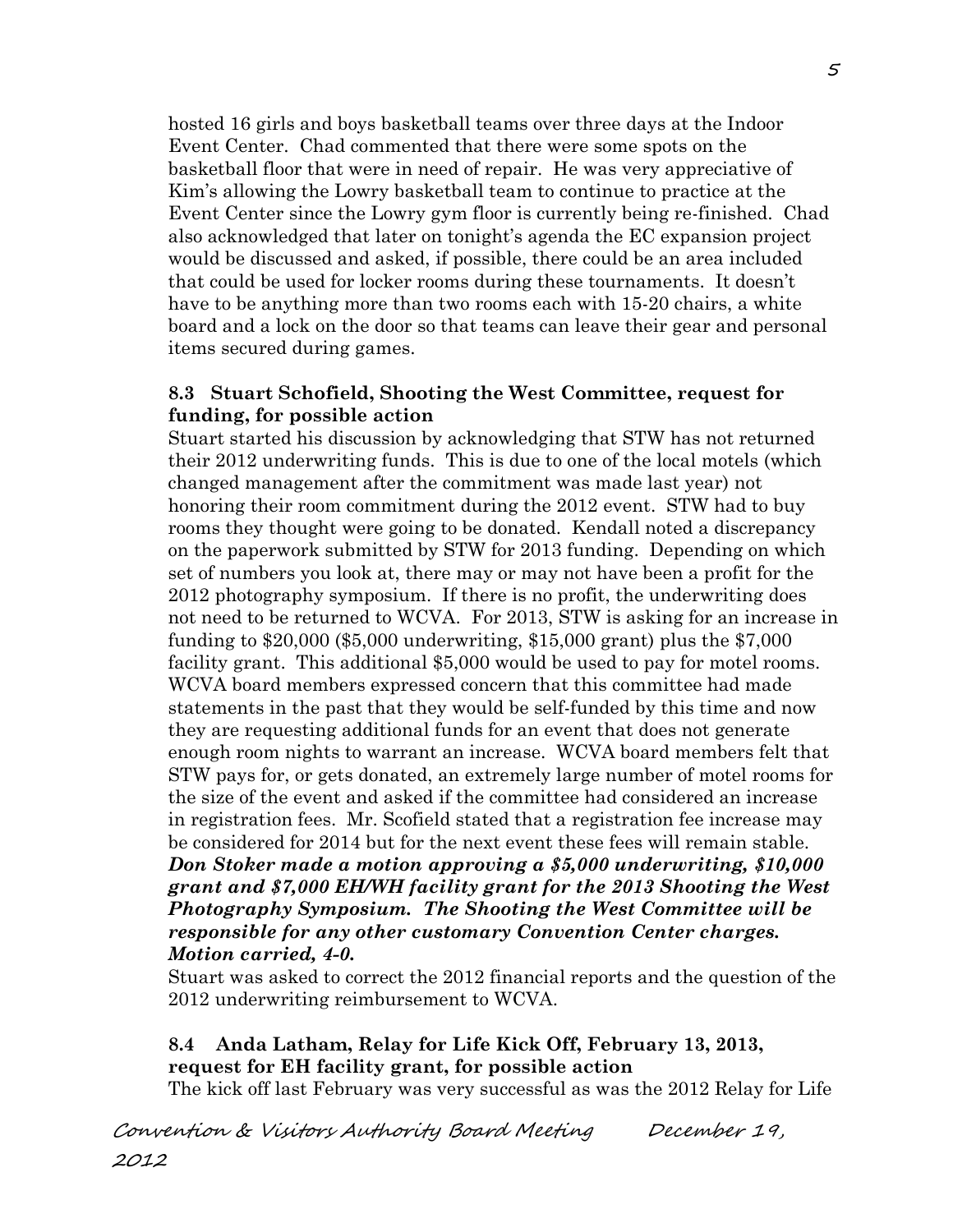event itself, which raised over \$94,000 for cancer research. The local event was honored to receive several awards recognizing their successful fundraising in 2012. They would like to once again host their kick off in the East Hall on February 13, 2013. The Relay for Life is a 24-hour event on July 20, 2013 and everyone is invited to participate. *Dan Cassinelli made a motion approving an East Hall facility grant in the amount of \$275 (\$250 Comstock Room, \$25 marquee rental) for the Winnemucca Relay for Life Kick Off on February 13, 2013. The Winnemucca Relay for Life are responsible for any other customary Convention Center charges. Motion carried, 4-0.* 

#### **8.5 Ed Partee, Winnemucca FFA Alumni Scholarship Dinner, February 23, 2013, request for WH facility grant, for possible action** This will be the sixth year that the Winnemucca FFA Alumni will sponsor this event which raises funds for Lowry High School FFA student scholarships that are used for higher education and to help offset the cost of these students attending and competing at state and national FFA competitions. The facility grant allows the FFA Alumni a few hundred additional dollars to be included in the scholarship funding. *Don Stoker made a motion approving a West Hall facility grant in the amount of \$700 (\$600 facility rental fee, \$100 kitchen rental fee). The Winnemucca FFA Alumni are responsible for any other customary Convention Center charges. Motion carried, 4-0.*

**8.6 KC Kubichek, Winnemucca Regional Raceway Association, report on 2012 racing season and possible request for funding, for possible action**

No report.

**8.7 Accommodations tax 9-month refund requests, for possible action, Winsell (\$600.08), McDonald (\$393), Wilkerson (\$765), Heide (\$1,041.60), Miller (\$297), Holden (\$884.40), Scow (\$495), Mohr (\$546). These refunds total \$5,022.08.**

*Terry Boyle made a motion to approve the accommodation tax 9-month refund requests for Tony Winsell (\$600.08), Chris McDonald (\$393), Shelly Wilkerson (\$765), Edward Heide (\$1,041.60), Yolanda Miller (\$297), Larry Holden (\$884.40), Tracy Scow (\$495), Rufus Edwin Mohr (\$546). Motion carried, 4-0.* 

# **9. Director's Report.**

## **9.1 Financial reports on WCVA events**

Bank reconciliations for the Tri-County Fair and Ranch Hand Rodeo were included in the board packets for review.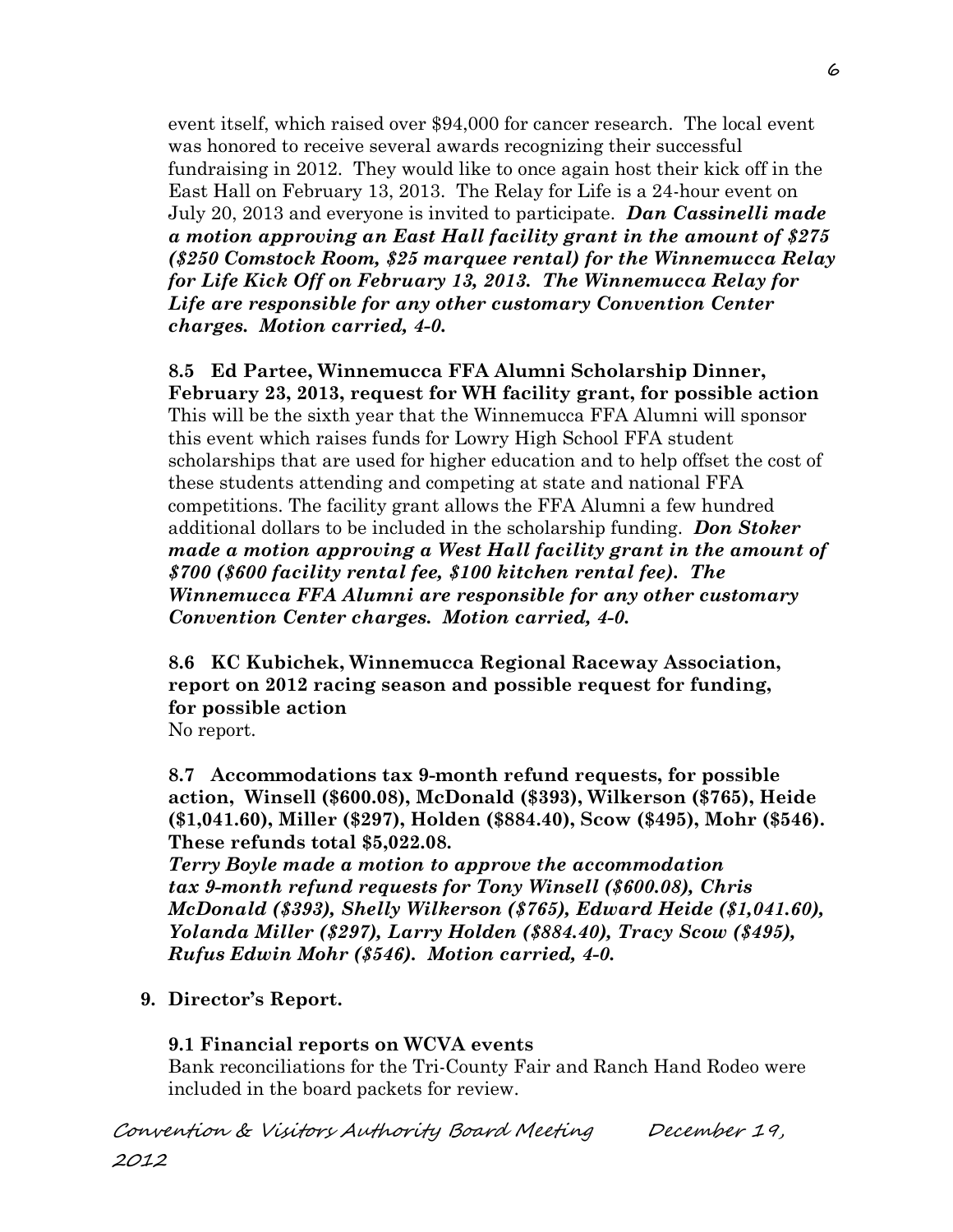## **9.2 Update on WEC Indoor Event Center expansion, for discussion and possible action**

Kim showed board members a preliminary drawing for the expansion that was prepared by the architect. As requested, this drawing showed an additional meeting room with kitchen, bar and restroom facilities. Board members discussed whether the size of this room would be sufficient and if it would be possible to install airwalls, similar to those in the West Hall, to increase utilization. Kim will discuss their suggestions with the architect.

#### **10. Secretary and Counsel, Monthly report.**

**10.1 Review monthly report, for discussion** No report.

**10.2 Chamber of Commerce report, for discussion** This was included in Bill's report.

#### **10.3 Update on status of purchase order for carpet & tile and installation contract with S. I. Legacy Floor Finishing, for discussion and possible action**

After our meeting last month, Bill contacted our rep from Shaw carpets. He was told that the carpet was ready to be shipped but so far we have not received it. Bill again contacted our rep and was told that the carpet is still in Georgia. He will work to get a firm shipping date since the installer has made plans to have a crew here the first two weeks in January to make repairs and install the carpet.

## **10.4 Update on East Hall Marquee and Awning Project, review draft bid request forms, for discussion and possible action**

Kim presented the board with a preliminary drawing from YESCO showing the design of the East Hall awning. Kim brought to the board's attention his concern about the pigeons on the USBank awning and the mess they make. He will work with YESCO on the design of the awning and trying to make it so that the pigeons cannot sit on top of it. Once the design is adjusted, he will move forward with Bill to get the bid specs prepared. Draft bid request forms were not ready for review.

# **10.5 Review Counsel's rep letter for 2011-2012 audit, for discussion**

No report.

**10.6 Year-end budget matters, for discussion**  No report.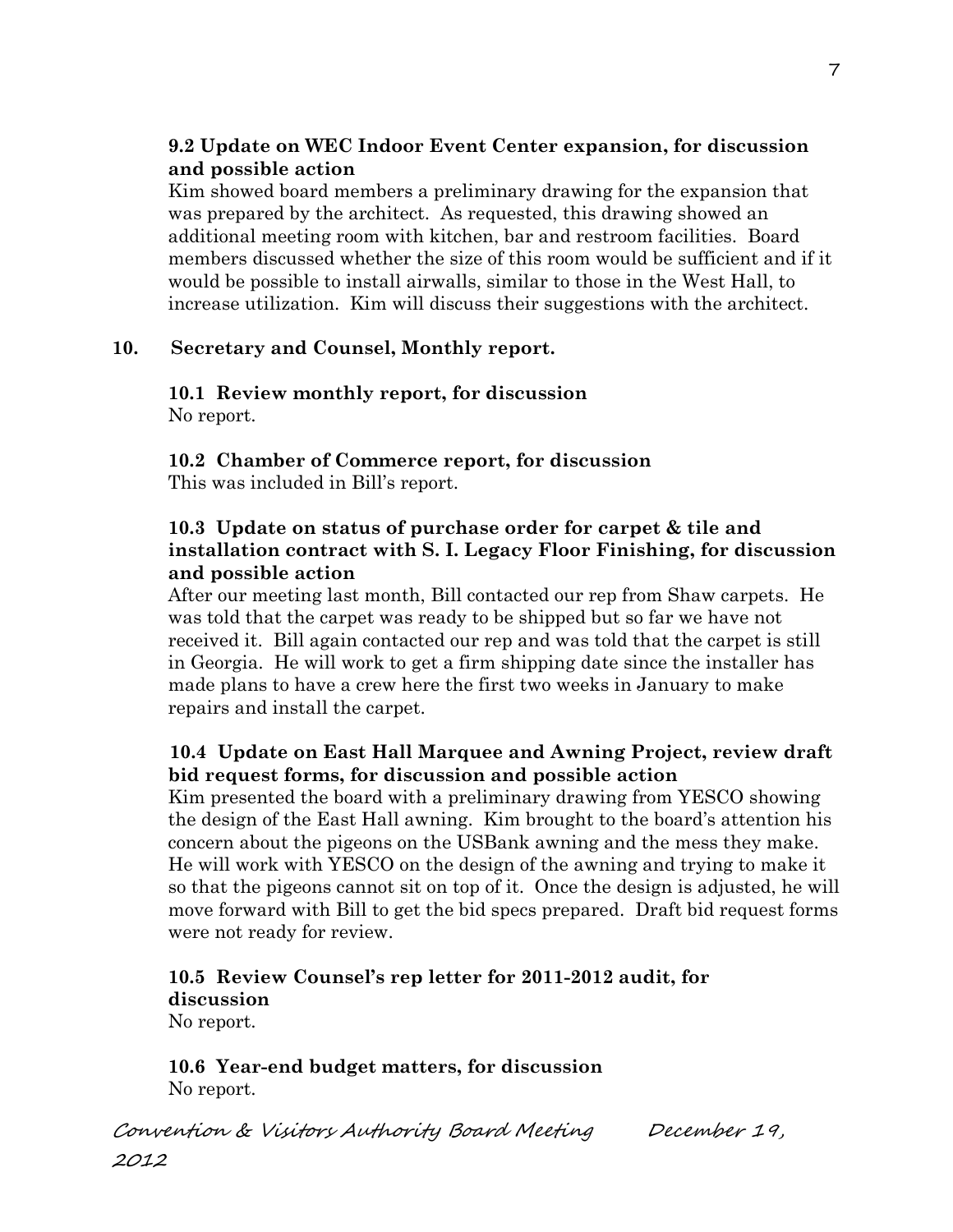## **11. Board Administrator.**

## **11.1 November Financial Reports**

Room tax revenues continue to be strong. Collections are as good or better than when the pipeline workers were in town.

## **11.2 Status of room tax audits, for possible action**

Kendall is getting the information together on his last audit, Budget Inn. When this is complete, he will get a new list of properties to complete audits on.

## **12. Other Business.**

## **12.1 2012 WCVA audit**

Kendall reported that Steele & Associates will give the 2012 WCVA audit report to the board at the February 2013 meeting.

## **12.2 WEC improvements**

Kim informed board members that per the lease agreement with New Vision Development and Humboldt County, the work to install the sewer system on a portion of the campground at the WEC is in the process of being completed. Trailers for the construction workers at Hycroft and New Vision Development are being installed and will be inhabited soon. These units will be removed by June 15, 2013 so that the entire campground will be available for our events this summer. Kim encouraged board members to drive through the WEC campground and look at the changes being made.

## **12.3 WCVA board membership**

Three of our board members have terms that expire at the end of the year. Kim encouraged Terry Boyle, Rodd William Stowell and Don Stoker to get their letters of interest in to County Administrator Bill Deist as soon as possible.

## **13. Regular Business. Next Meeting. The Board confirmed the next regular meeting date of Wednesday, January 16, 2013, 4:00 pm.**

**14. Adjourn.** *Don Stoker made a motion to adjourn this meeting. Motion carried, 4-0.* The meeting was adjourned at 5:55 pm to the next regular meeting, or to the earlier call of the Chairman or to the call of any three (3) members of the Board on three (3) working days notice.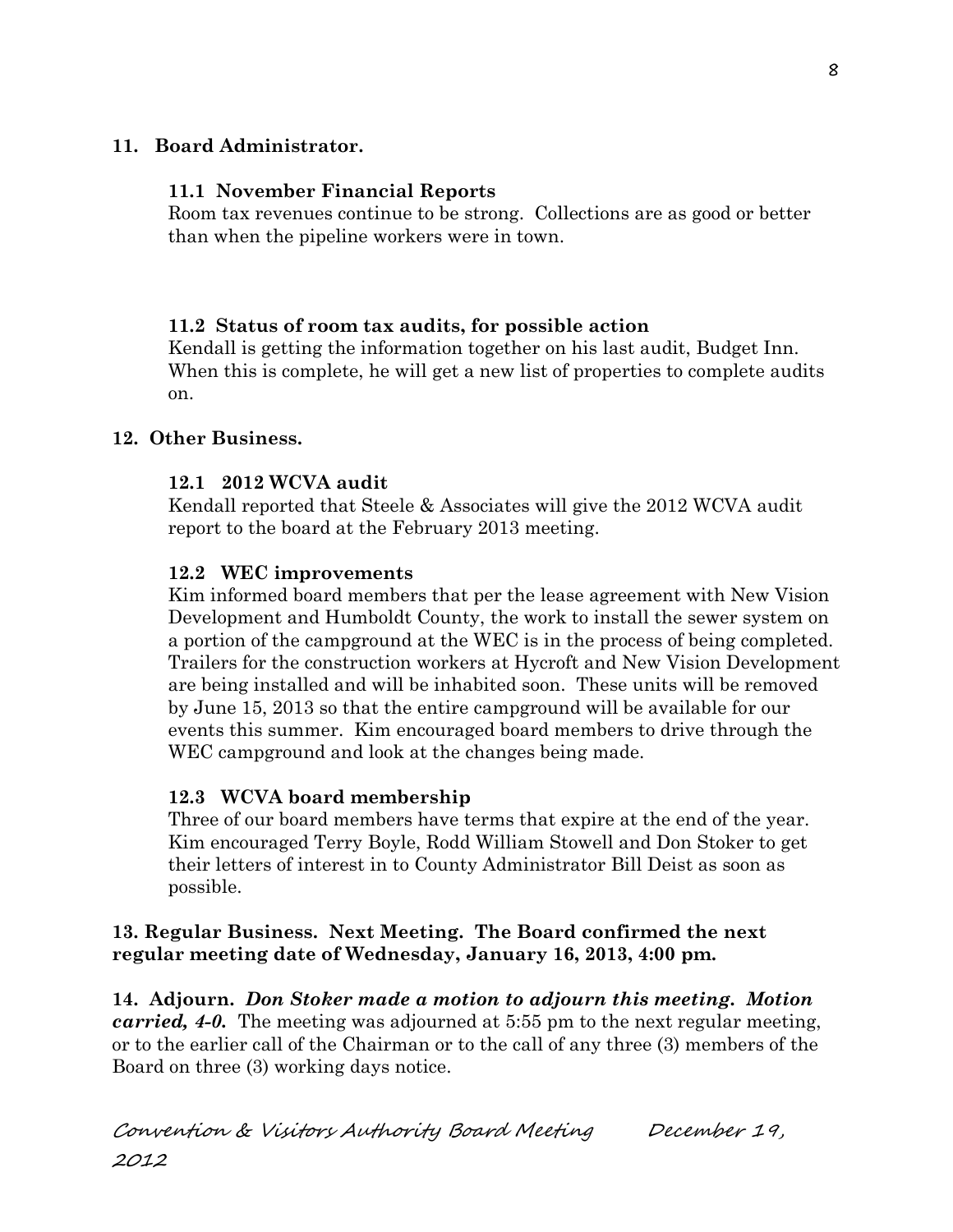Respectfully submitted,

Shelly Noble

APPROVED ON \_\_\_\_\_\_\_\_\_\_\_\_\_\_\_\_\_\_\_\_\_\_\_\_\_\_\_\_, 2013

As written\_\_\_\_\_\_\_\_\_\_\_\_\_\_\_

As corrected \_\_\_\_\_\_\_\_\_\_\_\_\_ Winnemucca Convention & Visitors Authority Board

 $\_$  ,  $\_$  ,  $\_$  ,  $\_$  ,  $\_$  ,  $\_$  ,  $\_$  ,  $\_$  ,  $\_$  ,  $\_$  ,  $\_$  ,  $\_$  ,  $\_$  ,  $\_$  ,  $\_$  ,  $\_$  ,  $\_$  ,  $\_$  ,  $\_$  ,  $\_$  ,  $\_$  ,  $\_$  ,  $\_$  ,  $\_$  ,  $\_$  ,  $\_$  ,  $\_$  ,  $\_$  ,  $\_$  ,  $\_$  ,  $\_$  ,  $\_$  ,  $\_$  ,  $\_$  ,  $\_$  ,  $\_$  ,  $\_$  ,

Hotel Representative

TERRY BOYLE RODD WILLIAM STOWELL Chairman and Vice Chairman and Business Representative

DON STOKER JIM BILLINGSLEY Treasurer and Motel Representative City Representative

\_\_\_\_\_\_\_\_\_\_\_\_\_\_\_\_\_\_\_\_\_\_\_\_\_\_\_\_\_\_\_\_\_

 $ABSENT$ 

DAN CASSINELLI County Representative

Attest:

Convention & Visitors Authority Board Meeting December 19, 2012